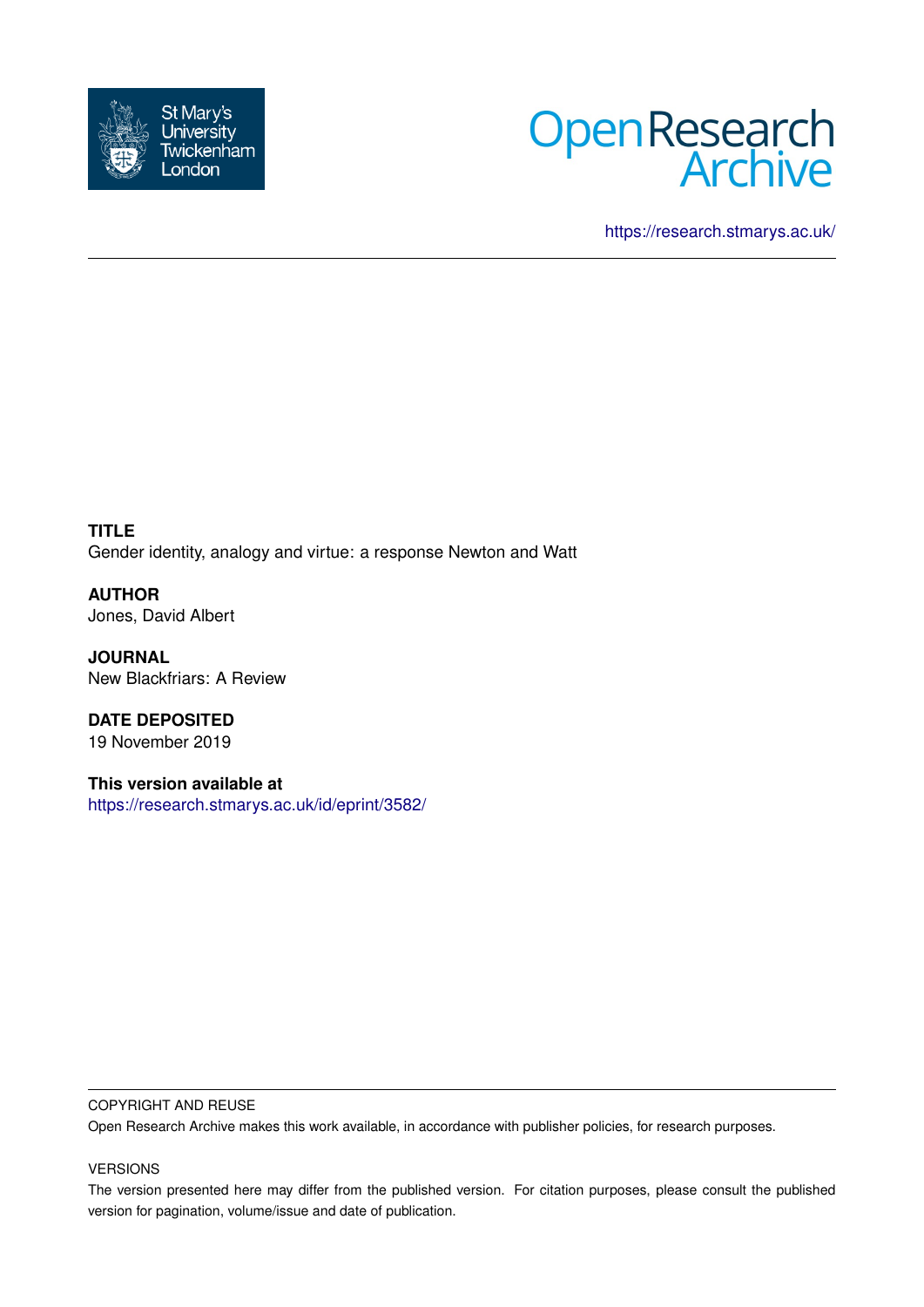#### **Gender identity, analogy and virtue: a response Newton and Watt**

The phenomenon of incongruence between a person's sense of gender identity and his or her natal sex, is perplexing. It is perplexing in a way that someone's choice to wear clothes typically worn by the opposite gender need not be. Styles of clothing are clearly conventional, and someone may wear the clothes of the opposite gender for a variety of reasons, many having nothing to do either with sexual desire or with gender identity. Similarly, sexual attraction to someone of the same sex is something that can be comprehended even by someone who does not share those desires. For while sexual orientation is an important part of one's identity, in the first place it is a deeply rooted inclination of one's desires, and the experience of desire is something shared very broadly. In contrast, in the case of gender identity, it seems that the issue is about identity in a more direct or unmediated way, with no necessary connection to sexual desire.

An incongruent sense of gender identity is perplexing because it leads people, who may otherwise show no evidence of a delusional personality and who may otherwise function well in society, to say things that are difficult for others to make sense of. How can it possibly be, for example, that someone who is raised as, and still appears physiologically to be, male can express the persona of a woman and think, quite seriously, that this is her true self?<sup>1</sup>

In this context I have suggested, among various analogies, the analogy between legal gender recognition and legal recognition of adoption.<sup>2</sup> In both cases the legal status is given to a social identity that is modelled on, but distinct from, a natal biological identity.<sup>3</sup> All analogies limp but this analogy seems to show that there need be nothing deceptive or untruthfully in asserting an identity that reflects a biological role despite an incongruence with the underlying biology. Someone can truly be a son or daughter by adoption rather than by birth. If this is so then there need not be any contradiction in holding that someone could be a man or a woman by transition and gender recognition notwithstanding another identity given at birth and still discernible in his or her biology. 4

 $1$  Two moves by which people seek a quick resolution of this conundrum are (1) by saying that such a person is simply in the grip of a false belief about what sex he or she is or (2) by claiming that there is no incongruence as gender has nothing to do with the body and anyone can know his or her gender incorrigibly. However, some beliefs are so basic that it is difficult to understand how someone could be mistaken. The expression of an apparently false belief about what sex or gender one is, is itself perplexing, and raises questions about how we understand sex and gender. The second move is problematic philosophically as it threatens to rob the term "gender" of any public meaning. It also fails to account for the person's often intense desire to change his or her bodily appearance to ameliorate distress over this incongruence.

<sup>2</sup> David Albert Jones, "Gender Reassignment Surgery: A Catholic Bioethical Analysis," *Theological Studies*, 79.2 (2018): 314–338; David Albert Jones, "Truth in transition? Gender identity and Catholic anthropology," *New Blackfriars* 29 May 2018, DOI:10.1111/nbfr.12380.

<sup>&</sup>lt;sup>3</sup> In the concrete case it is possible to be mistaken both as to apparent sex and apparent parenthood. Nevertheless, biological sex and biological parenthood have a conceptual, and hence essential, link to natal identity. It may of course be that the adopted child or the adult who transitions also has a claim to this legal identity on the basis of his or her biology. The analogy is not intended as denying this possibility but as highlighting the possibility of an adopted social identity abstracting from the specifics of natal biological identity.

<sup>4</sup> This argument does not address the possibility of gender identities outside the binary of male and female.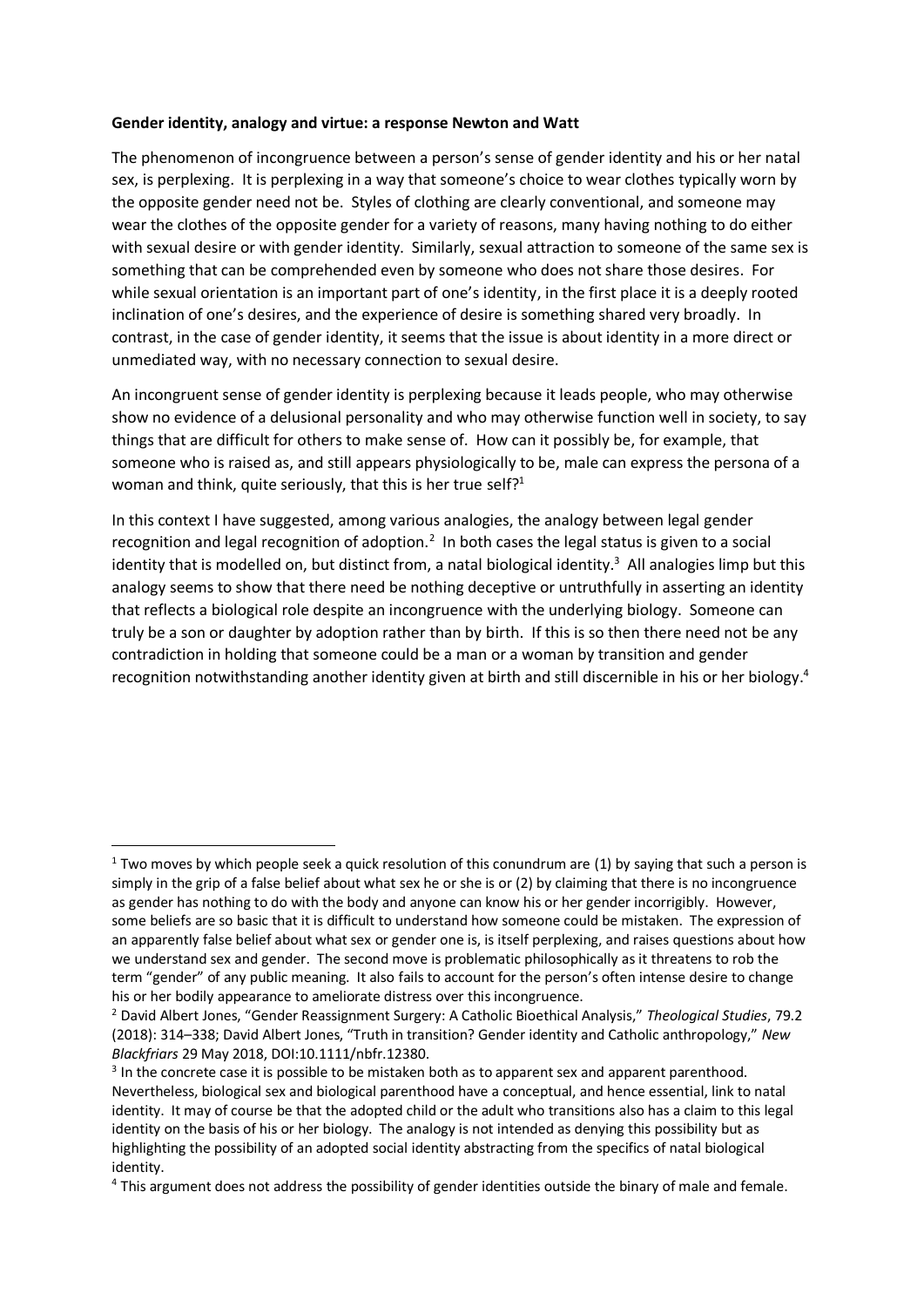# *Distinct kinds of analogy*

William Newton has offered a refutation of this argument.<sup>5</sup> He argues that whereas there is a strong analogy between natural and adoptive sonship, the word "woman" can only be used of someone whose natal sex is male either as "a metaphor" or by "a weak form of analogy".<sup>6</sup>

In the case of adoption, the adoptive father is not simply doing something that is like what a biological father is expected to do. Rather, he is fulfilling a true aspect of fatherhood. A father is "one who gives life to the child".<sup>7</sup> This definition is to be understood not only in terms of biological origin but also in terms of rearing the child. Thus "the adoptive father does fulfil the central definition of father"<sup>8</sup> and the relation between adoptive and natural fatherhood is an "analogy of proportion". 9

In contrast, Newton defines a "woman" as "a human individual who generates within itself."<sup>10</sup> On this account, the person who is a woman by transition and gender recognition does not fulfil "the central definition" of being a woman. Newton considers three reasons for attributing the gender identity of woman to someone who is born male: by "assertion or aspiration"; by "a sense of affinity" with women; or by manifesting "social or psychological traits" associated with women.<sup>11</sup> These reasons do not establish any link with the definition of woman that Newton favours, hence he regards the analogy not as proportion but "denomination from a prime analogate (analogy of attribution)".<sup>12</sup> In other words, the trans woman does not participate in femaleness but is designated a woman by some relationship of assertion, affinity or association with those who fulfil the definition of a woman.

Newton is not to be faulted for framing his discussion of sexual difference in the first instance by reference to reproductive biology, for why else are there two distinct sexes? Some plants and some simple animals reproduce by division or budding, and even some higher animals can generate by parthenogenesis. Nevertheless, most animals and all vertebrates have a division of the sexes between a female who generates within herself itself and a male who generates within another.<sup>13</sup>

The biological distinction of male and female is based on sexual reproduction but this truth needs immediately to be qualified or supplemented in at least two ways. In the first place whereas all human beings are the offspring of sexual union (or at least, of the union of gametes) not all human beings can reproduce and not all human beings have a capacity for sexual union. It is thus inadequate to define a woman, as Newton does, as "a human individual who can generate within

<sup>&</sup>lt;sup>5</sup> I am grateful to William Newton and Helen Watt for taking the trouble to respond carefully and in detail to my argument. One of the most problematic aspects of political, clinical, religious and philosophical discussion of transgender is the paucity of cordial but critical engagement between academics who hold different views. <sup>6</sup> William Newton, "Adoption as an analogy for gender transitioning: A reply to David Albert Jones" *NCBQ,* 18.4 (2018): 603-610, at 610.

 $<sup>7</sup>$  Newton, "Adoption as an analogy," 605.</sup>

<sup>8</sup> Newton, "Adoption as an analogy," 609.

<sup>&</sup>lt;sup>9</sup> Ibid.

 $10$  Newton, "Adoption as an analogy," 606.

<sup>&</sup>lt;sup>11</sup> Newton, "Adoption as an analogy," 605.

<sup>&</sup>lt;sup>12</sup> Newton, "Adoption as an analogy," 608.

 $13$  Newton does not provide a reference for the idea that the female sex is the one "who generates within itself" but it can be traced back to Aristotle (*Generation of Animals* 1.2, 716a 14–15). It is also reflected in modern biology but has to be qualified to accommodate seeming exceptions such as sea horses: the female of the species generates the egg (including the genotype and most of the matter) while the male fertilises the egg (contributing to the genotype but contributing very little matter) see David Albert Jones "The other woman: Evaluating the language of 'three parent' embryos" *Clinical Ethics* 10.4 (2015): 97–106.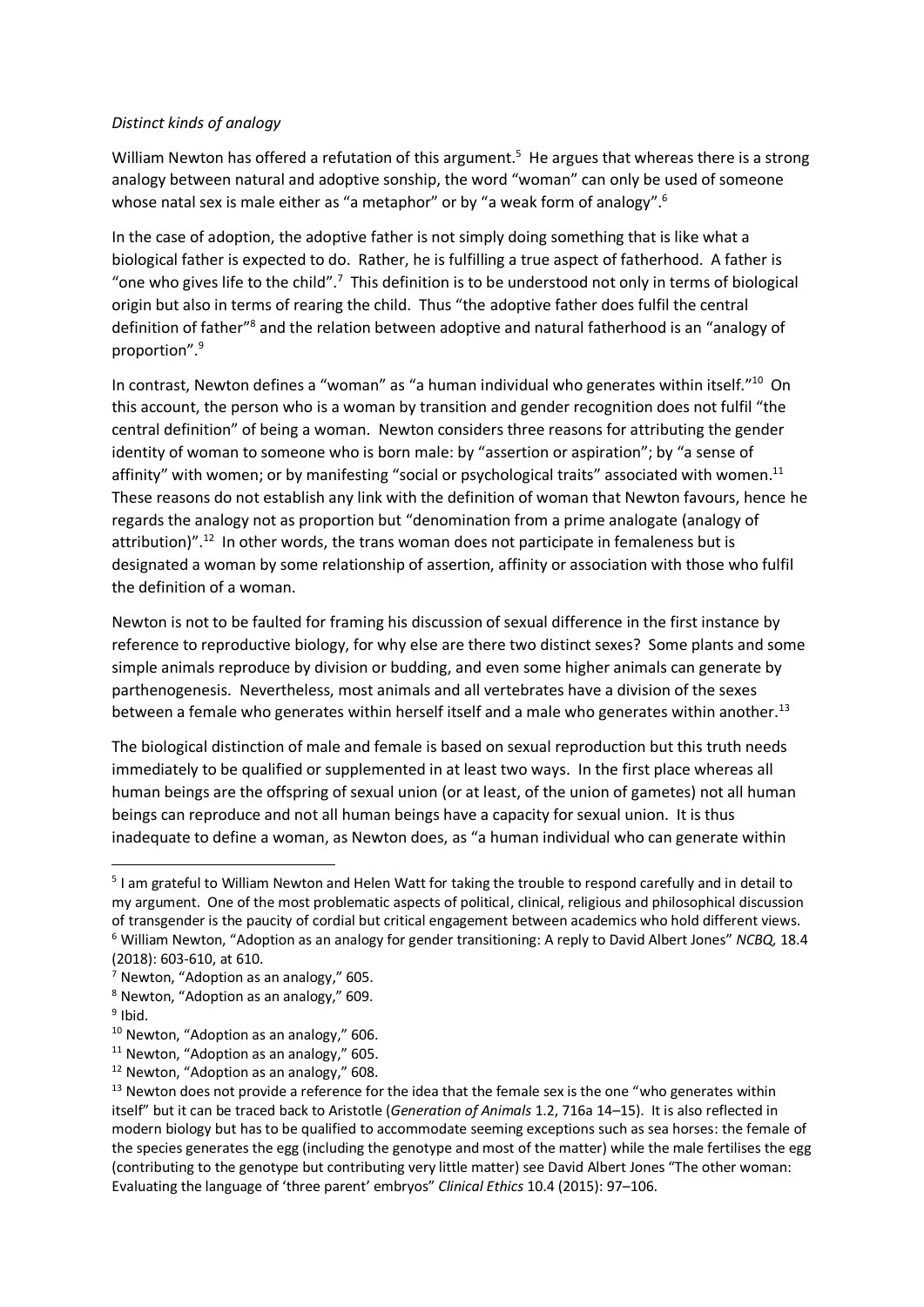itself" or, indeed, a man as a human individual who can generate within another. These definitions would exclude all of us at some stage or stages of our lives and would exclude some people for the whole of their lives.<sup>14</sup>

In the second place, a definition that is based on biology may neglect those aspects of human sexual difference that are not only biological but also cultural, the aspects connoted by the word "gender". The human institution of marriage includes both biological and cultural dimensions, as it is the proper context for human sexual union, procreation and the education of children. Nevertheless, not everyone is called to marriage and the cultural attribution of gender is not limited to those who are, were, or might be married or reproductive. It shapes how we speak of small children, how we speak of those who are unmarried and uninterest in marrying and even how we refer to communities of celibates. These are boys and girls, bachelors and spinsters, monks and nuns.

# *Gender identity and analogies of proportion*

The level to which gender saturates our language is reflected in how difficult it is, in English, to speak to or of another person for any length of time without adverting to that person's gender. In Romance languages it is not even possible to speak of apples and oranges or windows and doors without gender. These linguistic and cultural markers constitute an identity that is social and relational but is also internalised by each person. It is precisely the ubiquity of gender within culture that makes gender incongruence so perplexing, and for some, so distressing, and for others, so disturbing or threatening.<sup>15</sup>

The idea of "gender identity" is not primarily concerned either with physiology and reproductive function or with characteristic psychological traits and particular social roles. It is primarily about identity in relation to others. This identity is conceptually related to the biological distinction of sex but is not reducible to biology. Gender identity also relates to gender roles and gender expression (and without some characteristic patterns of gender role and of gender expression the idea of gender identity would be obscure) but it is prior to these roles and expressions. It is, as it were, how we locate ourselves within a gendered social world.

Consider the following example. Casimir Pulaski was a Polish nobleman and cavalry officer who fought in the American war of independence. He is credited as being "the father of the American cavalry".<sup>16</sup> He is commemorated in statues, parks, place names, a commemorative stamp and various holidays and parades in different cities of the United States.<sup>17</sup> His popularity increased in the

<sup>&</sup>lt;sup>14</sup> It may well be that a biological definition of femaleness, which seems to be what Newton is offering, could be refined so that it was about the potential for generation in a more radical sense. Nevertheless, the fact that not everyone is fertile and not everyone is capable of sexual union, is philosophically and theologically significant as it illustrates the existence of exceptions to the duty to generate (Matthew 19.12).

<sup>&</sup>lt;sup>15</sup> The Equality and Human Rights Commission in the United Kingdom found that significantly more people expressed openly negative feelings towards transgender people (16%) than towards gay, lesbian or bisexual people (9%) and only 52% of people when asked stated that they would feel comfortable if their neighbour was transgender compared to 63% if they were gay, lesbian or bisexual (Dominic Abrams, Hannah J. Swift, and Diane Houston, *Developing a national barometer of prejudice and discrimination in Britain* (London: EHRC, 2018)). Such hostility is, of course, exacerbated by the media but it plays upon unease that is related to the transgression of deeply entrenched cultural norms.

<sup>16</sup> Francis C. Kajencki, *Casimir Pulaski, Cavalry Commander of the American Revolution* (El Paso, TX: Southwest Polonia Press, 2001).

<sup>17</sup> Joseph A. Wytrwal, "Memorials to General Casimir Pulaski in the United States," *The Georgia Historical Quarterly* 44.3 (1960): 245-262.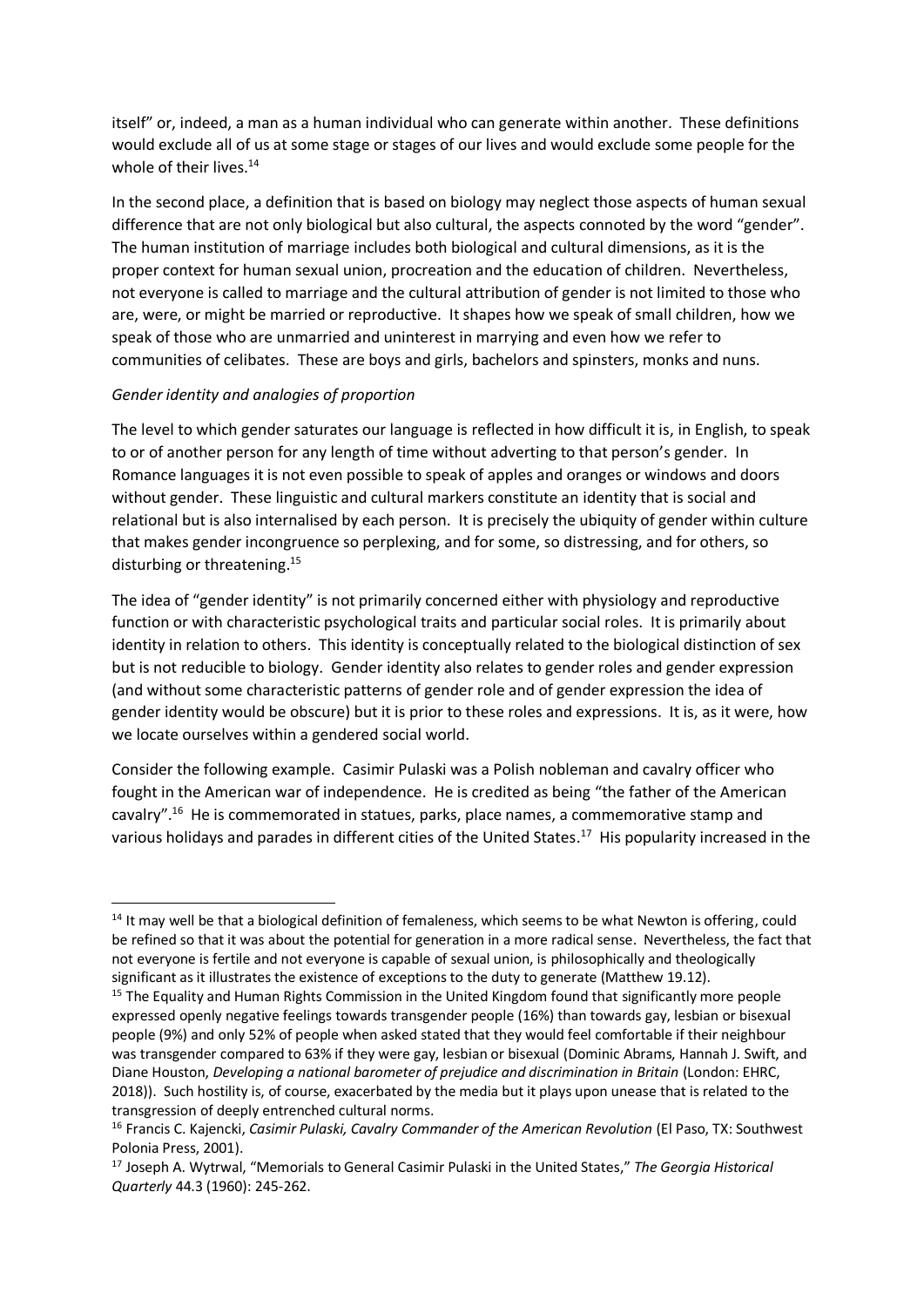20th century with the expansion of the Polish American community.<sup>18</sup> Pulaski never married and died without descendants in 1779. He died of wounds sustained in battle near Savannah, Georgia and was at first buried in an unmarked grave. What were thought to be his mortal remains were later moved to a memorial in the centre the town. The bones were disinterred in the 1990s in an effort to establish whether they were those of Pulaski.<sup>19</sup> After further investigation in the early twenty-first century, through comparison of mitochondrial DNA with that of a living relative as well as examination of the bones for compatibility with known injuries, it was determined that they were indeed the Pulaski's remains. However, there was an unexpected discovery. The bones, and especially the pelvis, displayed features that were characteristic of female anatomy.<sup>20</sup> Pulaski had facial hair and certainly believed himself to be male, but researchers now speculate that he may have been intersex, having a divergence of sexual development with female internal organs.

Let us grant, for the sake of argument, that Pulaski was intersex and suppose that, from a biological perspective, female sexual characteristics were predominant genetically and anatomically, notwithstanding a male external appearance. Such a case is at least imaginable.<sup>21</sup> It seems clear that Pulaski's self-understanding and his social gender identity was that of a man. It is not simply that he "asserted" this of himself. Still less is this judgment based on his "affinity" with or enjoyment of camaraderie with fellow soldiers or his possession of the stereotypical male "traits" of a dashing cavalryman. He would have been no less a man had he been a solitary and rather timid bookish fellow. It is simply that his sense of self and the identity he had in society for his whole life, how he spoke and how he was spoken to, was as a man. Irrespective of his anatomy, he participated in the cultural aspects of being male, as these were expressed in his society, though without marrying or having children. Pulaski may or may not have been female, or predominantly female, biologically, but his gender identity was that of man.<sup>22</sup>

Gender identity, recognised in social relations, mediated by culture, and internalised through psychological development, is thus an important *aspect* of being a man or a woman. Newton's definition of "woman" is flawed not only for excluding all who are currently infertile but also for excluding this whole social, relational, and cultural dimension. Without offering an alternative to Newton's definition, it is clear that the person who lives as a man or as a woman, and who both understands himself or herself to be such and is recognised in society as such, participates in this cultural dimension of gender. In Newton's terms, there is an "analogy of proportion" here, no less than in the case of adoptive parenthood.

<sup>18</sup> Angela Pienkos, "A Bicentennial Look at Casimir Pulaski: Polish, American and Ethnic Folk Hero," *Polish American Studies* (1976): 5-17.

<sup>19</sup> As it was also believed that, after the battle, he had died aboard the United States Brig *Wasp* and had been buried at sea, reported for example John Frederick Lewis, "Casimir Pulaski," *Pennsylvania Magazine of History and Biography* 55.1 (1931): 1-23, at 22.

<sup>20</sup> Jessica Glenza "Polish general who fought with Washington may have been a woman" *Guardian* 6 April 2019; Sarah Mervosh "Casimir Pulaski, Polish Hero of the Revolutionary War, Was Most Likely Intersex, Researchers Say" *New York Times* 7 April 2019.

 $21$  Where someone's physical sex is ambiguous it is preferable, from a biological perspective, to take the internal organs as more significant than external appearance and especially to consider the form and function of the gonads, see Nicanor Austriaco, 'The Specification of Sex/Gender in the Human Species: A Thomistic Analysis', *New Blackfriars* 94. 1054 (November 2013): 701-715.

<sup>&</sup>lt;sup>22</sup> The *Guardian* in reporting this story initially stated that Pulaski may have been "a woman or intersex". In a subsequent edition online (11 April 2019) it corrected this to "female or intersex". Pulaski may have been predominantly female biologically but he never lived as a woman and neither thought of himself as a woman nor shared the experiences common to women of his society.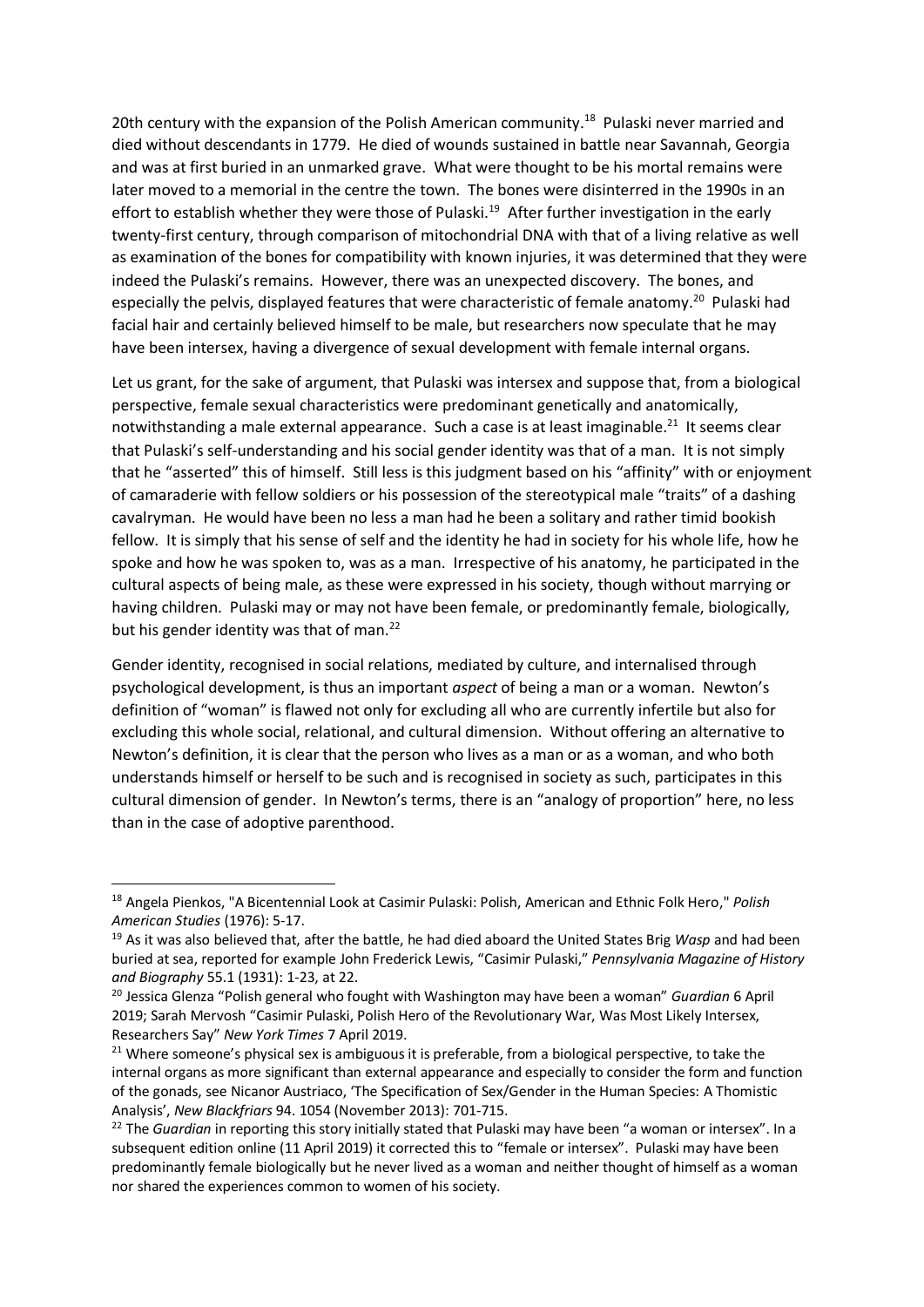# *An ingenious modification of the analogy*

Helen Watt has also considered the analogy between adoption and gender recognition, finding it "ingenious but not... ultimately convincing".<sup>23</sup> She adapts the analogy to argue for "a strong moral onus against social transition"<sup>24</sup> and for those who have transitioned, "a prima facie responsibility to consider whether detransition in the short- or longer- term might perhaps be feasible for them". 25

How then does Watt modify the adoption analogy? She imagines an adopting mother who …

wants to be treated in every possible way as if she were the baby's biological mother. She does not deny (at least to close friends and family) that she is not in fact the biological mother, but both before and after she adopts she wants to give a very strong social impression that this is what she is… Leading up to the adoption, the adoptive mother talks about her 'due date', wears maternity clothes and perhaps even takes medication to make her body more closely resemble that of a pregnant/ labouring woman. After or just before the birth, following which (let's imagine) adoption papers will be signed immediately, she announces that she is in labour, leaves home with her overnight bag and checks as a patient into the relevant maternity ward. She then announces the birth when the adoption papers are signed, giving the time of the adoption as the time her child was born.<sup>26</sup>

Watt argues that there is an "onus against this way of acting"<sup>27</sup> and thus an onus against gender transition.

The first thing to note about Watt's modification of the analogy is that it is highly contrived. Though Watt dismisses the analogy between gender recognition and adoption as "ingenious" neither adoption nor gender recognition are invented examples. The analogy attempts, albeit imperfectly, to gain a better understanding of a relatively new and more controversial social and legal institution by reference to a more familiar social and legal institution. In contrast Watt has carefully constructed an imaginary example, not based on a real case and still less on a well-established institution. Were it a social practice, or at least an historical case, one could ask more about the lived reality before coming to judgement. As this is an ingenious construct, there is no experience to interrogate. 28

The second thing to note is that Watt understates the degree to which adoption is modelled on the biological reality of parenthood. Watt claims that "raising a child… does not always have a strong reproductive reference (children can be adopted and raised by two sisters, a brother and a sister and

<sup>23</sup> Helen Watt, "Gender transition: The moral meaning of bodily and social presentation," *New Blackfriars* 18 April 2019 DOI:10.1111/nbfr.12465, 3

<sup>24</sup> Ibid.

<sup>&</sup>lt;sup>25</sup> Watt, "Gender transition," 5. According to Watt this purported duty applies, prima facie, even for those with intersex conditions such as may have been the case with Casimir Pulaski. "Intersex people… share some of the same dilemmas regarding identification or non-identification with one's biological sex and the associated social gender…" (Watt, "Gender transition," 3).

 $26$  Ibid.

 $27$  Ibid.

<sup>&</sup>lt;sup>28</sup> In defence of Watt's extension of the analogy it may be argued that the simple analogy with adoption does not address the issue of change in bodily appearance and the use of hormones or surgery to facilitate gender reassignment. However, the question of which bodily modifications are compatible with a Catholic understanding of medical ethics (addressed in Jones, "Gender Reassignment Surgery") is secondary to the question of whether the concept of gender identity has validity. It is generally a mistake to try to get too much from a single analogy and in seeking to stretch the analogy so it covers both gender identity and bodily appearance Watt renders it more obscure.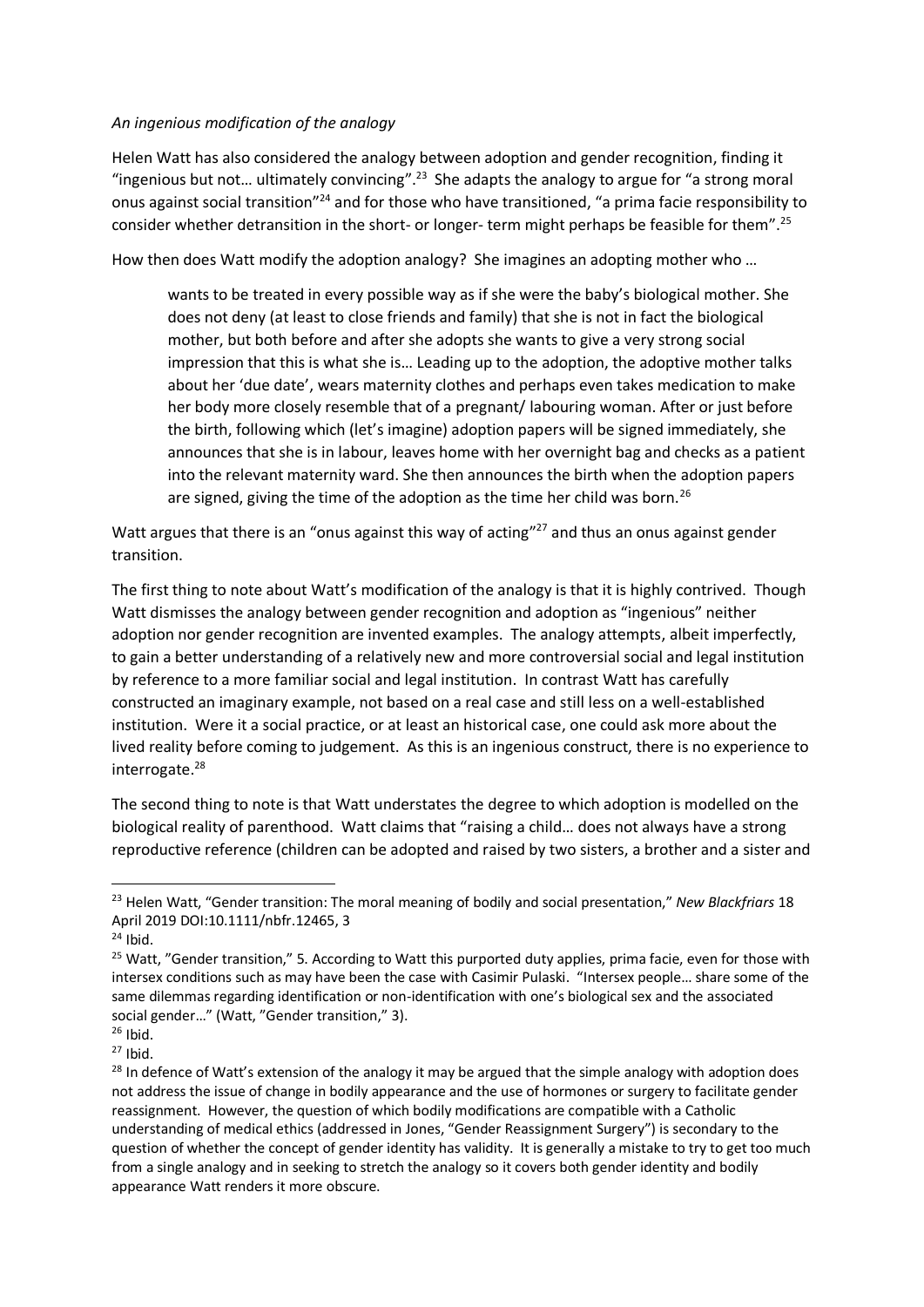so on)".<sup>29</sup> However, it is not true, at least in English law, that a child could be adopted by "two sisters" or "a brother and a sister". When the law extended adoption to non-married couples in 2002, it explicitly excluded any couple "one of whom is the other's parent, grandparent, sister, brother, aunt or uncle".<sup>30</sup> This was to exclude the appearance of incest. Adoption confers parental rights and responsibilities and, when conferred on a parental couple, is modelled on marriage even when applied to non-married couples.

A child could indeed be reared by two sisters, or by an extended family, or in a care home, or by a foster family, or perhaps by a legal guardian, but the practice of adoption is precisely an attempt to establish by law a relationship closely imitating the biological-parental role. The social and legal practice of adoption deems people to be the equivalent of biological parents, for the sake of the child. The child calls the female rearing person "mum" and the male rearing person "dad" and others accept or encourage this. This involves modifying social signs about biological facts. Such modifications are not deceptive but they are disruptive. The disruption of the social and biological aspects of parenthood has sometimes resulted in serious harm to the biological parents or to the child (for example when children were adopted against the will of one or both natal parents or when the child was not told about his or her origins).<sup>31</sup> Nevertheless, at best, adoption can be done without deception and without injustice and can provide a secure environment for a child in need of a family by granting the child a new familial identity.

The analogy between adoption and gender recognition is limited, and many transgender people will reject it as misleading and/or as understating the biological roots of their identity.<sup>32</sup> I do not suggest that it is the best way to understand incongruent gender identity. It is rather that the analogy shows the possibility, in principle, of combining social presentation, legal status and incongruent biology in a way that is truthful and that facilitates human flourishing in exceptional cases. The analogy undermines a simplistic application of the law of non-contradiction. How, and indeed whether, the biological reality and gendered experience of transgender people can be understood and combined in a comprehensive way is something that is not yet clear, and it may well be that there are distinctions to be made and categories to be employed that we do not yet possess. The reality, when better understood, will probably be far from the analogy offered here, but the analogy prevents the premature closing of the mind until a better understanding is reached.

# *The possibility of virtuous transition*

It has been argued here that, while there are many and obvious differences between adoption and gender recognition there are also similarities. Both practices involve recognising an identity distinct from the person's natal identity to facilitate a person's flourishing. Both presuppose and draw upon biological categories but apply these categories in novel ways. Neither need represent the rejection of biological reality and neither need be deceptive or untruthful. Both can be compatible with a sound anthropology. Both involve disruption of social categories and expectations, and can lead to

<sup>29</sup> Watt, "Gender transition," 12.

<sup>30</sup> Adoption and Children Act 2002 Part 3, Chapter2, Section 144 (5)

<sup>&</sup>lt;sup>31</sup> Patricia Fronek and Denise Cuthbert. "Apologies for forced adoption practices: Implications for contemporary intercountry adoption," *Australian Social Work* 66.3 (2013): 402-414.

<sup>&</sup>lt;sup>32</sup> Though a version of the analogy has been defended by the philosopher Sophie-Grace Chappell, who is transgender, see Philip Goff, "Transwomen and Adoptive Parents: An Analogy," *Conscience and Consciousness* 11 July 201[8 https://conscienceandconsciousness.com/2018/07/11/transwomen-and-adoptive-parents-an](https://conscienceandconsciousness.com/2018/07/11/transwomen-and-adoptive-parents-an-analogy/)[analogy/](https://conscienceandconsciousness.com/2018/07/11/transwomen-and-adoptive-parents-an-analogy/)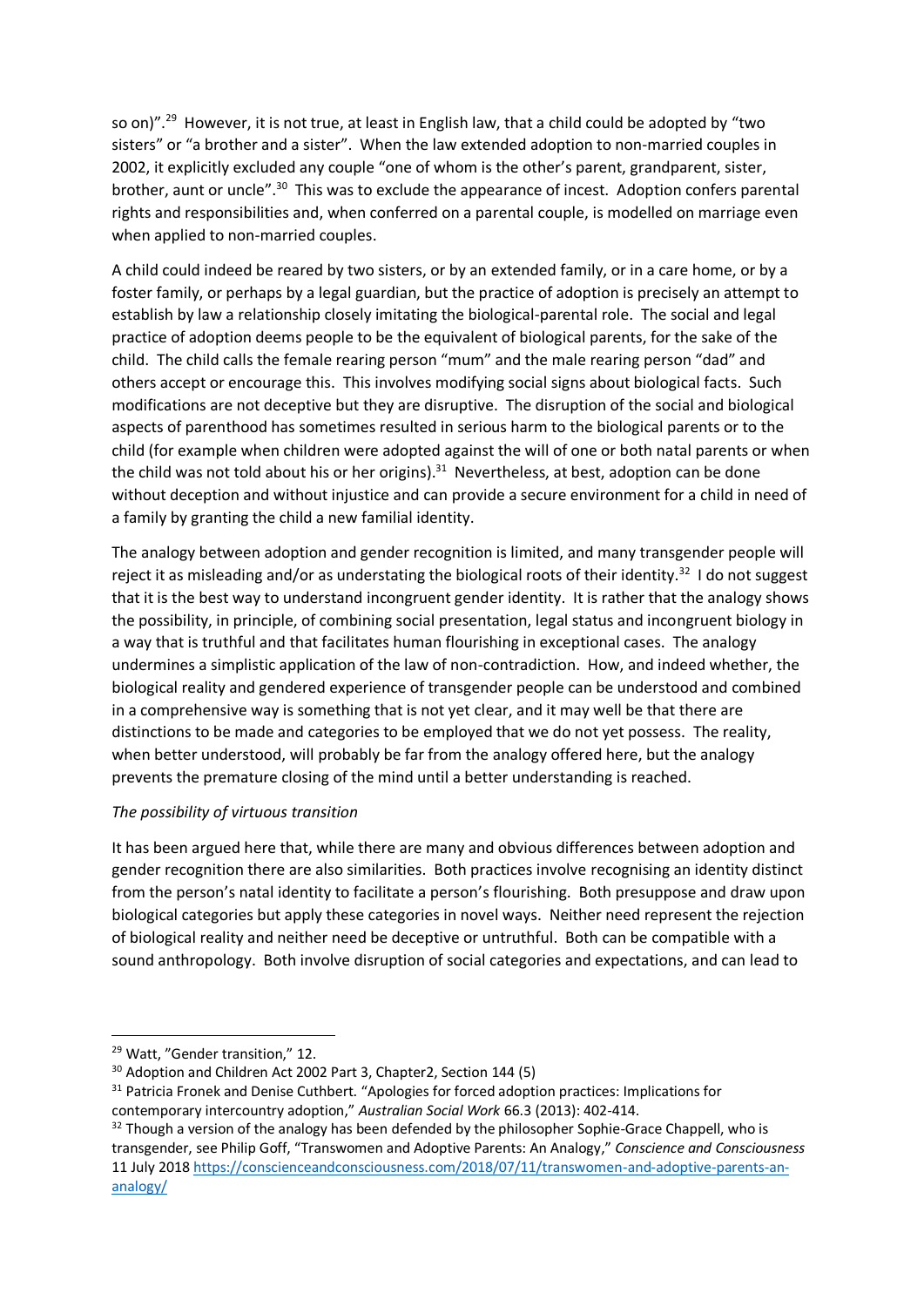harm in particular cases, but both can also bring benefits in other cases, addressing a real human need.

A key question, for Catholic moral theology, is whether an action or a practice is absolutely wrong, always and everywhere, what Thomas Aquinas called *malum secundum se<sup>33</sup>* and Pope John Paul II called *intrinsece malum*,<sup>34</sup> or whether it is wrong only in this or that case, depending on the circumstances.

On this question Watt could hardly be clearer, "Nor do I wish to suggest… that it is *intrinsically* wrong in all cases for someone, including someone with dysphoria, to dress in the clothes of the gender associated with the opposite sex, or even indeed to take cross-sex hormones."<sup>35</sup> "Crossdressing and even use of hormones simply as a palliative measure to stave off anxiety and/or depression and/or suicidality is not an absolute moral wrong."<sup>36</sup> For, "avoiding such social misperceptions is clearly not a moral absolute".<sup>37</sup> Again, in relation to the adoption analogy, even after Watt's modification, "this way of acting is not *intrinsically* morally objectionable."<sup>38</sup> And in relation to the vexed issue of use of pronouns, "it is not *intrinsically* wrong to use pronouns that do not belong to a person's biological sex and the associated social gender".<sup>39</sup> As it is "not absolutely wrong in every case to use a pronoun which does not reflect the person's biological sex and the gender associated with that sex".<sup>40</sup>

Watt thus concedes, repeatedly and at length, the key point that the adoption analogy, as originally presented, was aiming to show. There is no *intrinsic* incompatibility between gender transitioning (including at least some associated activities and interventions) and a Catholic ethic based on sound anthropology. If transition and gender reassignment are wrong, they will be wrong for this person in these circumstances, but not for everyone and in all circumstances.

The conclusion for which Watt argues is not that transitioning is always and everywhere wrong but that there is a strong onus against doing so and, even, a strong onus to detransition. Watt rightly points out that each of us should be concerned "not just with what is wrong intrinsically (ie, in all conceivable situations) but with what is wrong in practice, here and now."<sup>41</sup> It may be granted that transitioning typically involves great personal cost and can be traumatic for those close to the person. Such a project is not to be embarked upon lightly. Here again Watt and I are in agreement.<sup>42</sup> Nevertheless, while some of the practical concerns Watt brings forward are reasonable,<sup>43</sup> others are exaggerated or of doubtful relevance,<sup>44</sup> and some of her language and

<sup>33</sup> Thomas Aquinas, *Commentary on Aristotle's Ethics*, Book II. Lecture 7. 329.

<sup>34</sup> John Paul II *Veritatis Splendor* (August 6, 1993), 80.

<sup>&</sup>lt;sup>35</sup> Watt, "Gender transition," 3, emphasis in the original.

<sup>36</sup> Watt, "Gender transition," 21.

<sup>37</sup> Watt, "Gender transition," 9.

<sup>38</sup> Watt, "Gender transition," 5, emphasis in the original.

<sup>&</sup>lt;sup>39</sup> Watt, "Gender transition," 17, emphasis in the original.

<sup>40</sup> Watt, "Gender transition," 18, footnote 34.

<sup>41</sup> Watt, "Gender transition," 17-18.

<sup>&</sup>lt;sup>42</sup> These considerations, equivalent to the advice to count the bricks needed before building a tower (Luke 14.28), seem to imply that transition away from one's assigned gender identity demands serious thought and justification, even though there is no similar requirement to justify maintaining one's assigned gender identity. On the other hand, they do not imply a duty to detransition, The situation after the fact is quite different.

<sup>&</sup>lt;sup>43</sup> Such as the potential impediment to any future marriage and such as the effect upon an existing spouse or on children or indeed parents. There are people who delay transition for such reasons.

<sup>44</sup> Such as the repeated invocation of "detransition" (29 times in 22 pages) as the lens through which to understand transition, without acknowledging that the great majority who transition do not express regret (for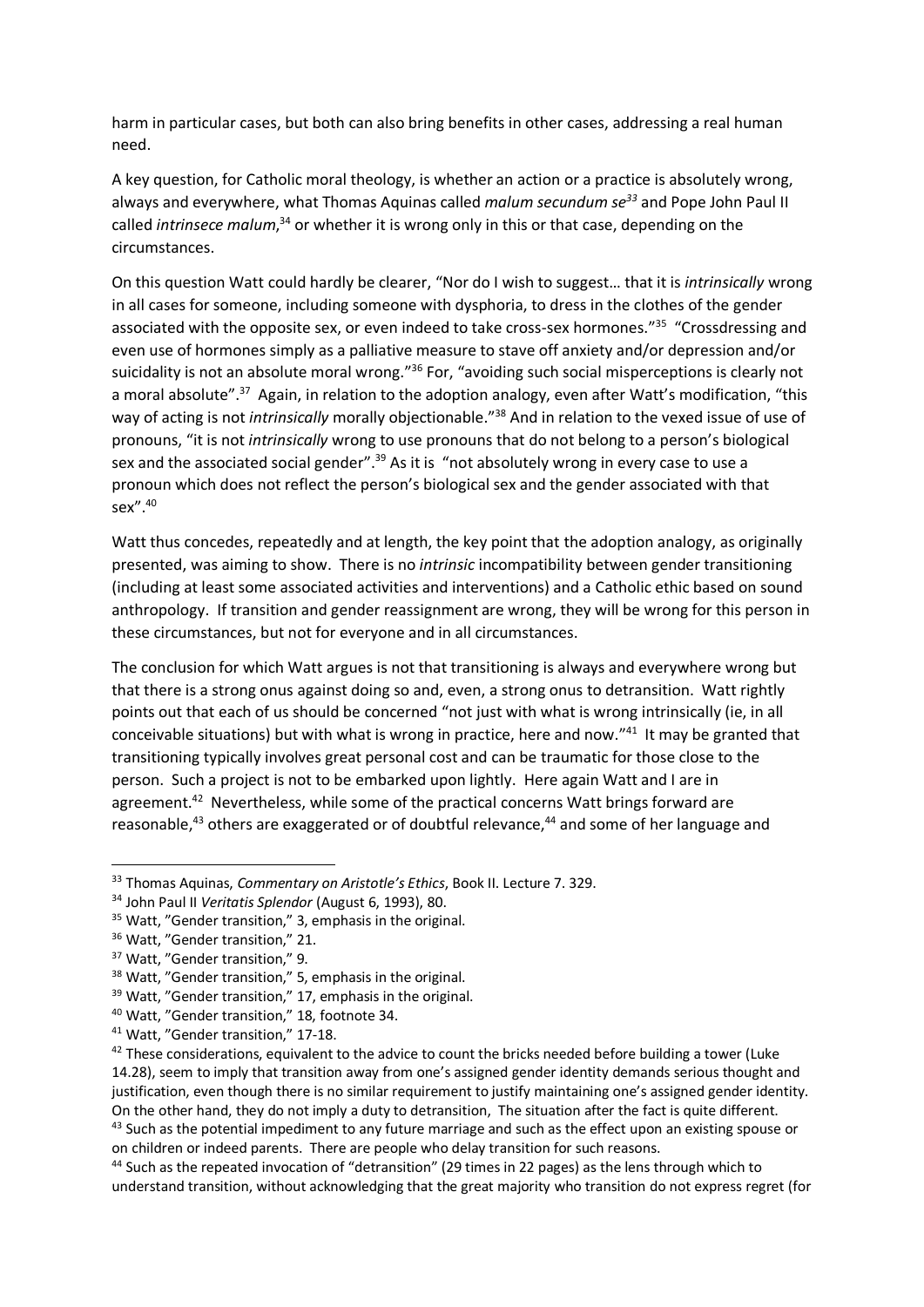examples could well alienate those whom she wishes to persuade.<sup>45</sup> More importantly, when moving from absolute prohibitions to matters that depend on circumstances, then virtue consists in finding a mean that takes into account competing considerations. For example, Watt acknowledges "the painful and debilitating nature of gender dysphoria for the real-world people who experience it through no choice of their own"<sup>46</sup> but nowhere acknowledges the painful and debilitating effects of the discrimination or violence that real-world people may experience "through no choice of their own" if they express an incongruent sense of gender identity.<sup>47</sup> A clinical emphasis and an emphasis on social inclusion may pull in different directions. Again, Watt defends the exclusion of transwomen from women-only spaces but does not consider the dangers that they may be exposed to in an all-male environment<sup>48</sup> nor the impression that a post-operative transman might give if required to use female facilities. The point here is not to prejudge the best solution to these and other such dilemmas but to indicate that negotiating practical issues in relation to gender identity will require a broader range of considerations than is offered by Watt.

In any case, none of these considerations apply in every situation. The challenge then becomes not to decide matters a priori but to discern whether, and if so, when and how, it would be beneficial for someone to transition.<sup>49</sup> Nothing in this article should be taken to imply that decisions concerning identity or transition are free from risk and burden or that they should be taken quickly or in isolation from others. There is much in contemporary culture that is immediate and finds patience difficult and this no doubt affects gender identity as it affects other forms of self-knowledge. If the concept of gender identity is meaningful it cannot be incorrigible.

<sup>46</sup> Watt, "Gender transition," 3.

example 2.2% of all cases in Sweden over a fifty year period, Cecilia Dhejne, Katarina Öberg, Stefan Arver and Mikael Landén, "An analysis of all applications for sex reassignment surgery in Sweden, 1960–2010," *Archives of sexual behavior* 43.8 (2014): 1535-1545). While they often find that transitioning has not solved all their problems, they rarely regret the decision itself (thus a follow up study of 201 cases in The Netherlands found 6% with minor regrets or dissatisfaction but none regretted transitioning Tim C. van de Grift, Els Elaut, Susanne C. Cerwenka, Peggy T. Cohen-Kettenis, and Baudewijntje PC Kreukels, "Surgical satisfaction, quality of life, and their association after gender-affirming surgery: A follow-up study," *Journal of sex & marital therapy* 44.2 (2018): 138-148.)

<sup>&</sup>lt;sup>45</sup> Such as the repeated use of the term "contagion" (page 16, twice; page 17, four times) in relation to possible social influences on gender transition. This term is used in other clinical and sociological contexts, but it carries the real danger of reinforcing prejudice and discrimination against people who transition. A similar concern might be raised about the linking of gender incongruence with paedophilia, twice (page 9) without careful qualification. There can be no more stigmatising association.

 $47$  The extent of intimidation and violence against people on the basis of their gender identity is difficult to quantify but it is certainly widespread and underreported. A large national survey in the UK gauged it at roughly twice the level of intimidation and violence against people on the basis of sexual orientation (48% vs 26% for some act of harassment in the last 12 months, and 5% vs 2% and 2 % vs 1% for physical or sexual violence in the last 12 months). These figures echo the data on public attitudes towards different protected groups (see above, footnote 15).

<sup>48</sup> For example, a study conducted in prisons in California found that 59% of transgender inmates reported having been sexually assaulted while in a correctional facility in contrast to 4.4% of the random sample of inmates (Valerie Jenness, Cheryl L. Maxson, Kristy N. Matsuda, and Jennifer Macy Sumner, "Violence in California correctional facilities: An empirical examination of sexual assault," *Bulletin* 2.2 (2007): 1-4; See also Lori Sexton, Valerie Jenness, and Jennifer Macy Sumner, "Where the margins meet: A demographic assessment of transgender inmates in men's prisons," *Justice Quarterly* 27.6 (2010): 835-866).

<sup>&</sup>lt;sup>49</sup> This conclusion relates to social and legal transition and to at least some bodily modification but abstracts from the ethics of those elements of gender reassignment surgery that compromise sexual or procreative function (considered in Jones, "Gender Reassignment Surgery") and abstracts from questions of marriage and of sexual ethics in the narrow sense.